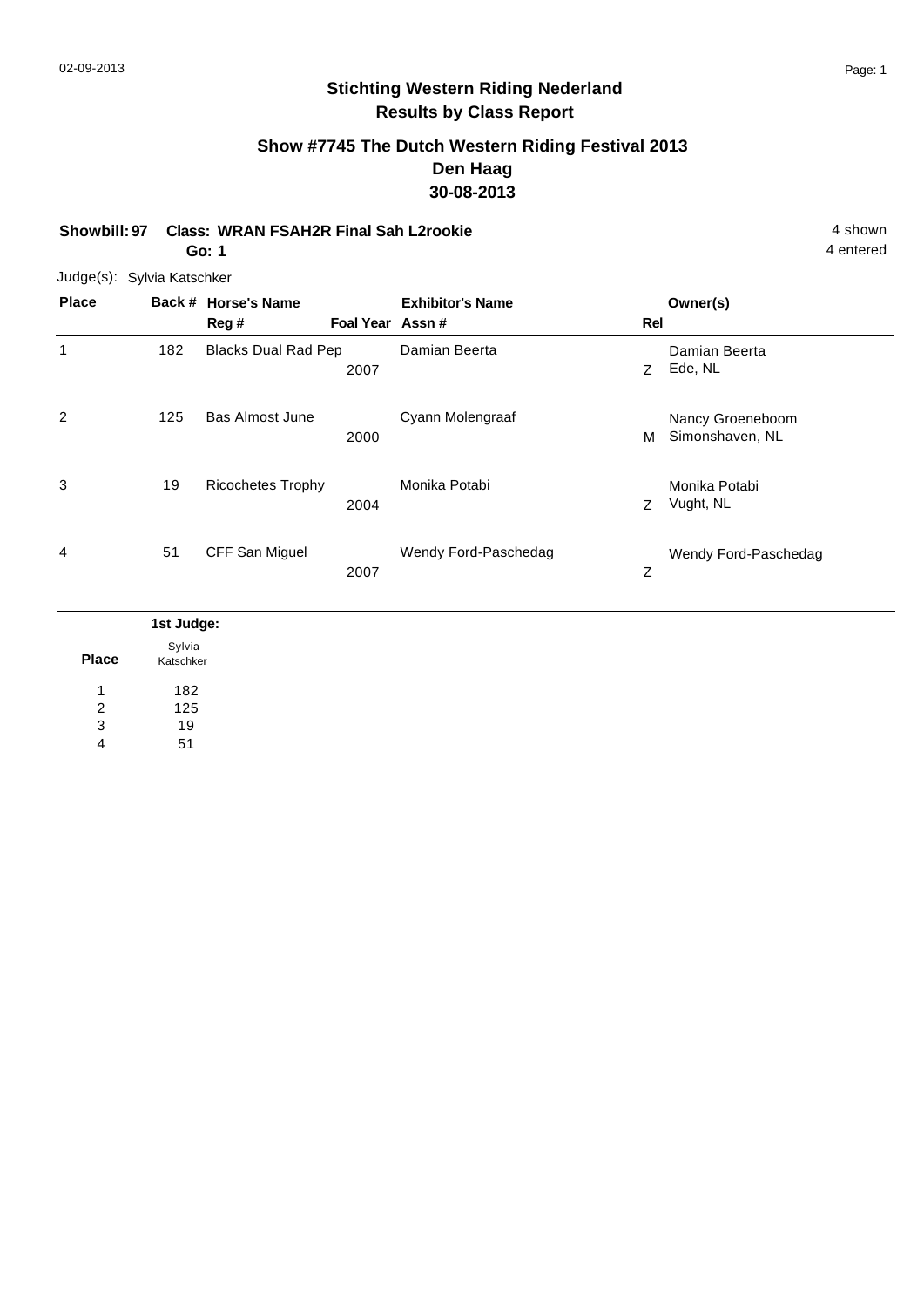## **Show #7746 The Dutch Western Riding Festival 2013 Den Haag 30-08-2013**

**Showbill: 97 Class: WRAN FSAH2R Final Sah L2rookie** 4 Shown **Go: 1**

Judge(s): Rick Lemay **Back # Horse's Name Place Owner(s) Reg # Assn # Foal Year Rel Exhibitor's Name** 1 Z 2007 Ede, NL Damian Beerta 182 Blacks Dual Rad Pep Damian Beerta 2 M 2000 Simonshaven, NL Nancy Groeneboom 125 Bas Almost June Cyann Molengraaf 3 Z Wendy Ford-Paschedag 2007 51 CFF San Miguel Wendy Ford-Paschedag 4 Z 2004 Vught, NL Monika Potabi 19 Ricochetes Trophy Monika Potabi **Place 1st Judge:**  Rick Lemay

182 125 51 1 2 3

19 4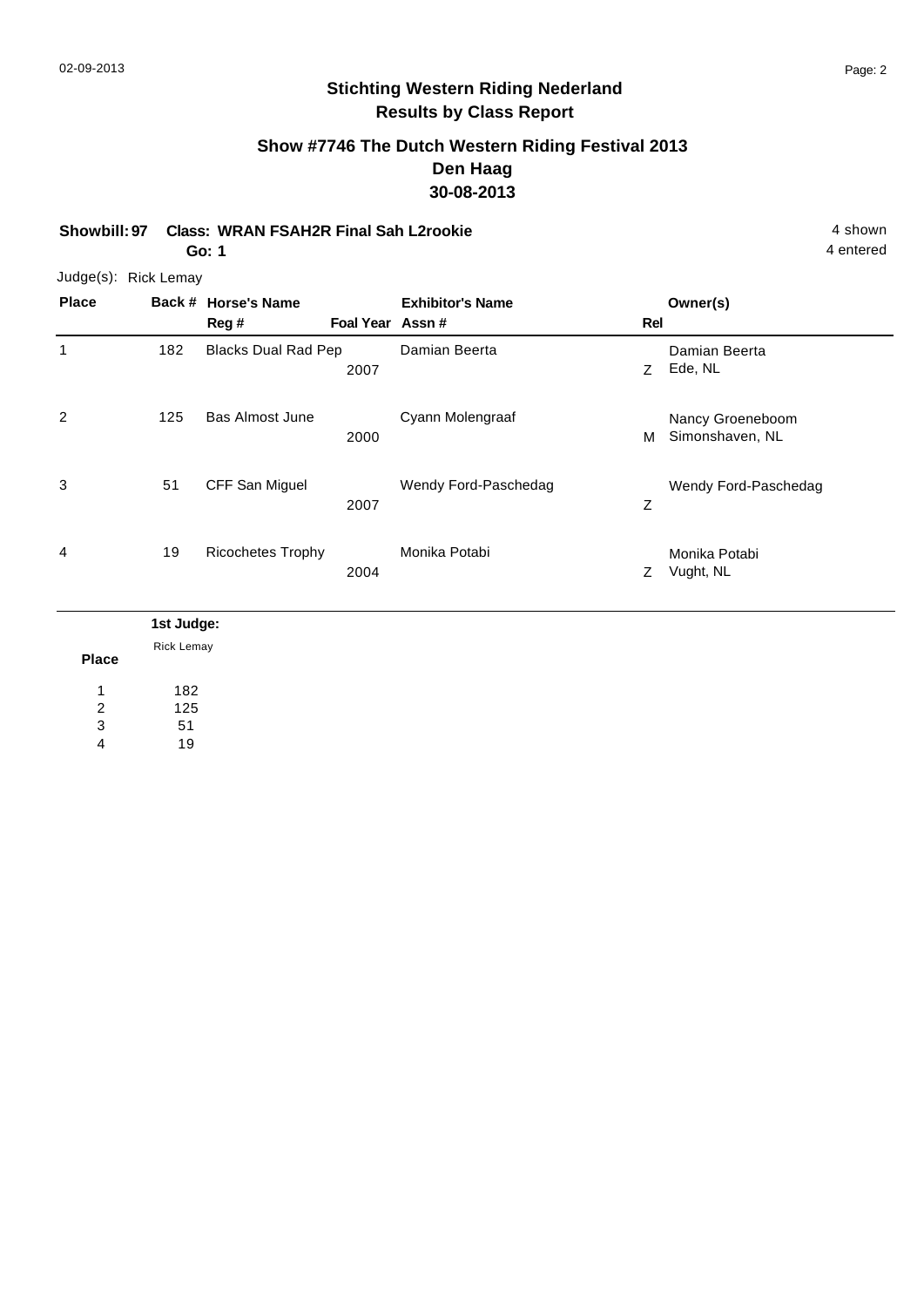## **Show #7745 The Dutch Western Riding Festival 2013 Den Haag 30-08-2013**

## **Showbill: 98 Class: WRAN FSAH2 FINAL SAH L2** 6 shown

**Go: 1**

#### Judge(s): Sylvia Katschker

| <b>Place</b> |            | Back # Horse's Name      |                 | <b>Exhibitor's Name</b> |     | Owner(s)             |  |
|--------------|------------|--------------------------|-----------------|-------------------------|-----|----------------------|--|
|              |            | Reg #                    | Foal Year Assn# |                         | Rel |                      |  |
| 1            | 280        | Ima Cool Personality     |                 | <b>Cindy Hessels</b>    |     | <b>Cindy Hessels</b> |  |
|              |            |                          | 2005            | <b>WRAN - 9147</b>      | Ζ   | Weert, NL            |  |
| 2            | 120        | Zippos Hot Mover         |                 | Marianne Goudzwaard     |     | Marianne Goudzwaard  |  |
|              |            |                          | 2005            | <b>WRAN - 8150</b>      | Z   | Ede, NL              |  |
| 3            | 72         | Sunny Dancer             |                 | Marjan Bos              |     | Marjan Bos           |  |
|              |            |                          | 2003            | <b>WRAN - 9215</b>      | Z   | Soesterberg, NL      |  |
| 4            | 444        | Amber                    |                 | Danielle Van Leeuwen    |     | Danielle Van Leeuwen |  |
|              |            |                          | 2004            | <b>WRAN - 9026</b>      | Z.  | Beverwijk, NL        |  |
| 5            | 465        | Leo                      |                 | Stefanie Leeuwen Van    |     | Stefanie Leeuwen Van |  |
|              |            |                          | 2000            |                         | Z   |                      |  |
|              | DQ.<br>483 | Wranglers Son Of Sanwood |                 | Brigitta Wijnberg       |     | Jan Van Berendonk    |  |
|              |            |                          | 2004            | <b>WRAN - 1870</b>      |     | Nieuw Vennep, NL     |  |

|              | 1st Judge: |
|--------------|------------|
|              | Sylvia     |
| <b>Place</b> | Katschker  |
| 4            | 280        |
| 2            | 120        |
| 3            | 72         |
| 4            | 444        |
| 5            | 465        |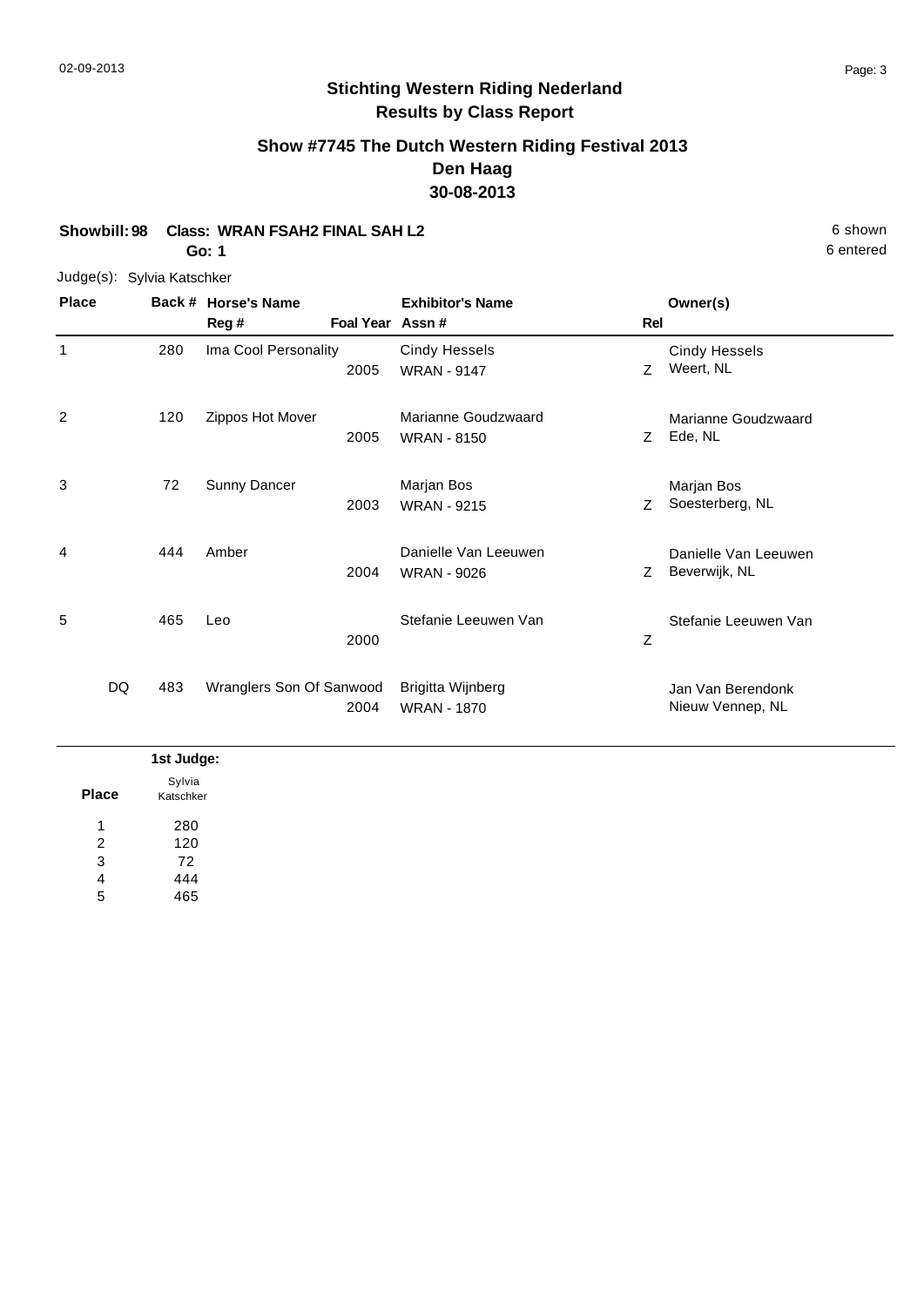## **Show #7746 The Dutch Western Riding Festival 2013 Den Haag 30-08-2013**

## **Showbill: 98 Class: WRAN FSAH2 FINAL SAH L2** 6 shown

**Go: 1**

#### Judge(s): Rick Lemay

| <b>Place</b> |           | Back # Horse's Name      |                 | <b>Exhibitor's Name</b> |     | Owner(s)             |
|--------------|-----------|--------------------------|-----------------|-------------------------|-----|----------------------|
|              |           | Reg#                     | Foal Year Assn# |                         | Rel |                      |
| 1            | 280       | Ima Cool Personality     |                 | <b>Cindy Hessels</b>    |     | <b>Cindy Hessels</b> |
|              |           |                          | 2005            | <b>WRAN - 9147</b>      | Z   | Weert, NL            |
| 2            | 120       | Zippos Hot Mover         |                 | Marianne Goudzwaard     |     | Marianne Goudzwaard  |
|              |           |                          | 2005            | <b>WRAN - 8150</b>      | Z   | Ede, NL              |
| 3            | 444       | Amber                    |                 | Danielle Van Leeuwen    |     | Danielle Van Leeuwen |
|              |           |                          | 2004            | <b>WRAN - 9026</b>      | Z   | Beverwijk, NL        |
| 4            | 72        | Sunny Dancer             |                 | Marjan Bos              |     | Marjan Bos           |
|              |           |                          | 2003            | <b>WRAN - 9215</b>      | Z   | Soesterberg, NL      |
| 5            | 465       | Leo                      |                 | Stefanie Leeuwen Van    |     | Stefanie Leeuwen Van |
|              |           |                          | 2000            |                         | Z   |                      |
|              | DQ<br>483 | Wranglers Son Of Sanwood |                 | Brigitta Wijnberg       |     | Jan Van Berendonk    |
|              |           |                          | 2004            | <b>WRAN - 1870</b>      |     | Nieuw Vennep, NL     |

|                | 1st Judge:        |
|----------------|-------------------|
|                | <b>Rick Lemay</b> |
| <b>Place</b>   |                   |
| и              | 280               |
| $\overline{2}$ | 120               |
| 3              | 444               |
| 4              | 72                |
| 5              | 465               |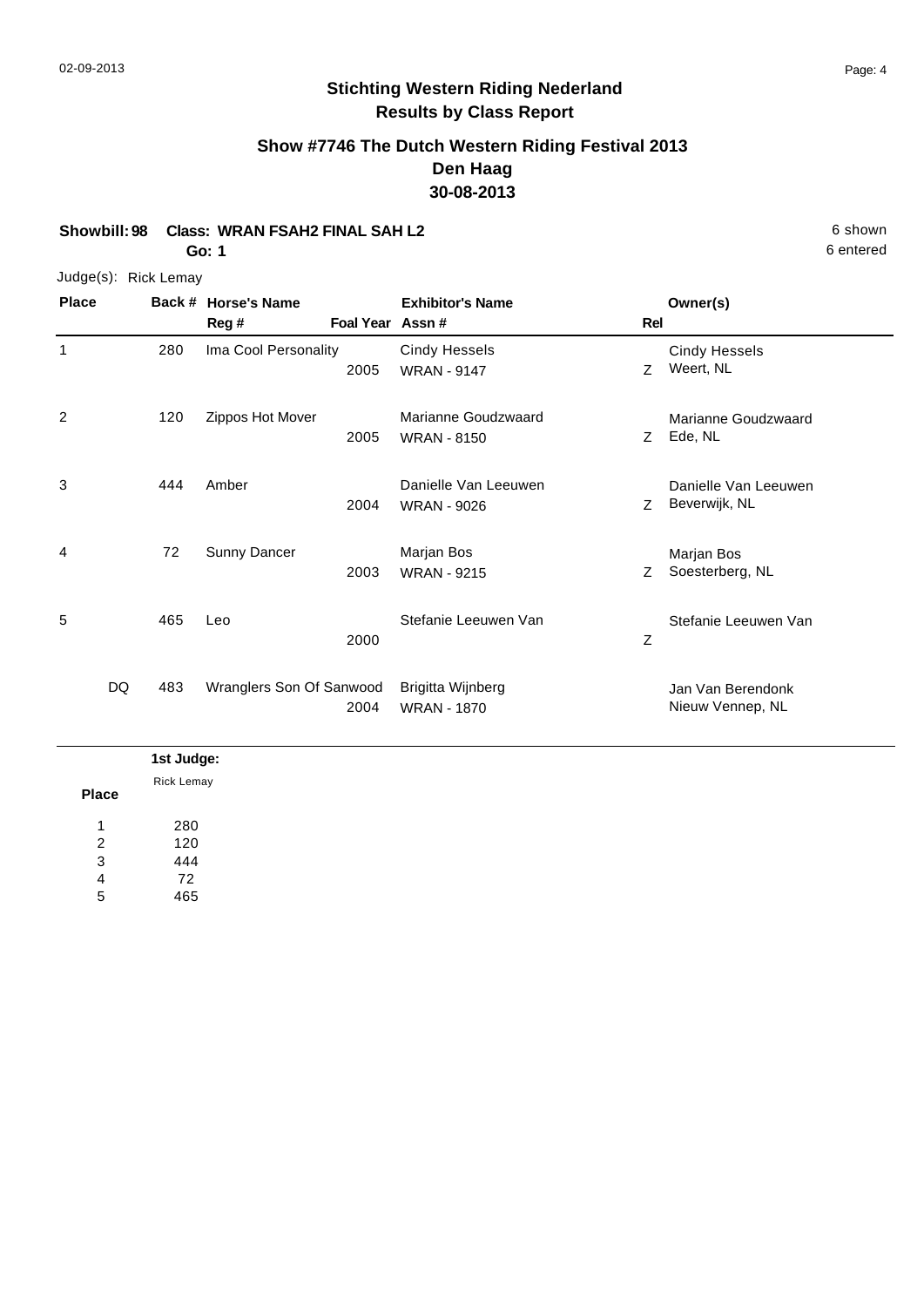## **Show #7745 The Dutch Western Riding Festival 2013 Den Haag 30-08-2013**

## **Showbill: 99 Class: WRAN FSAH1 FINAL SAH L1** 2 shown

**Go: 1**

Judge(s): Sylvia Katschker

| <b>Place</b> |            | Back # Horse's Name<br>Reg # | Foal Year Assn# | <b>Exhibitor's Name</b>                        | <b>Rel</b> | Owner(s)                                   |
|--------------|------------|------------------------------|-----------------|------------------------------------------------|------------|--------------------------------------------|
| 1            | 420        | Jolene's Joy                 | 2000            | Alice Zijlstra-Hijmering<br><b>WRAN - 2771</b> | Z          | Alice Zijlstra-Hijmering<br>Amersfoort, NL |
| 2            | 195        | Faial                        | 1998            | Lesley Haanen<br>WRAN - 9040                   | Z.         | Lesley Haanen<br>Weert, NL                 |
|              | 1st Judge: |                              |                 |                                                |            |                                            |

|                     | 1st Judge:          |
|---------------------|---------------------|
| <b>Place</b>        | Sylvia<br>Katschker |
| $\overline{A}$<br>2 | 420<br>195          |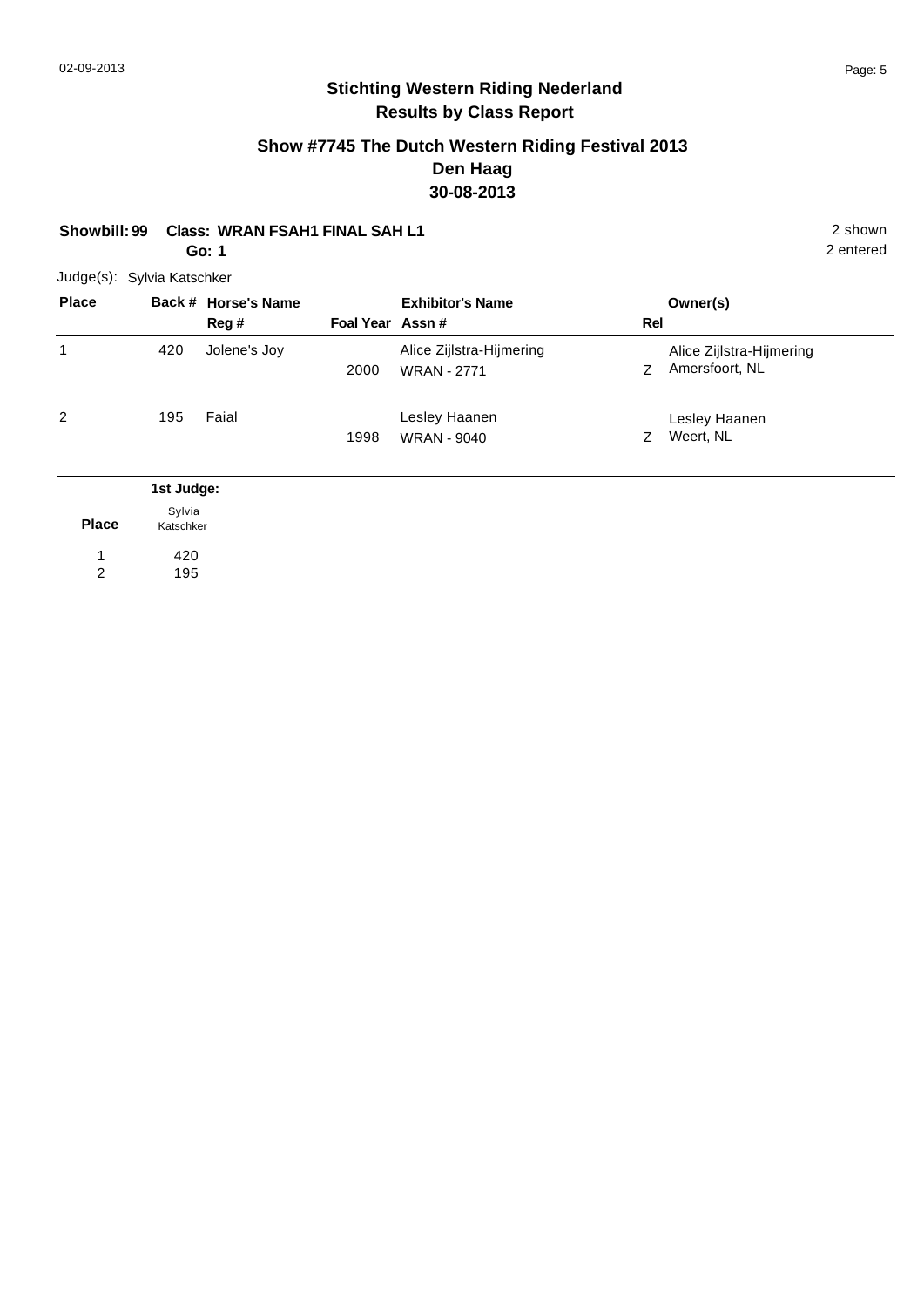## **Show #7746 The Dutch Western Riding Festival 2013 Den Haag 30-08-2013**

### **Showbill: 99 Class: WRAN FSAH1 FINAL SAH L1** 2 shown

**Go: 1**

Judge(s): Rick Lemay

| <b>Place</b> |                                 | Back # Horse's Name<br>Reg# | Foal Year Assn# | <b>Exhibitor's Name</b>                        | Rel | Owner(s)                                   |
|--------------|---------------------------------|-----------------------------|-----------------|------------------------------------------------|-----|--------------------------------------------|
| 1            | 195                             | Faial                       | 1998            | Lesley Haanen<br><b>WRAN - 9040</b>            | Z.  | Lesley Haanen<br>Weert, NL                 |
| 2            | 420                             | Jolene's Joy                | 2000            | Alice Zijlstra-Hijmering<br><b>WRAN - 2771</b> | Z   | Alice Zijlstra-Hijmering<br>Amersfoort, NL |
|              | 1st Judge:<br><b>Rick Lemay</b> |                             |                 |                                                |     |                                            |

| <b>Place</b> |     |
|--------------|-----|
| 1            | 195 |

420 2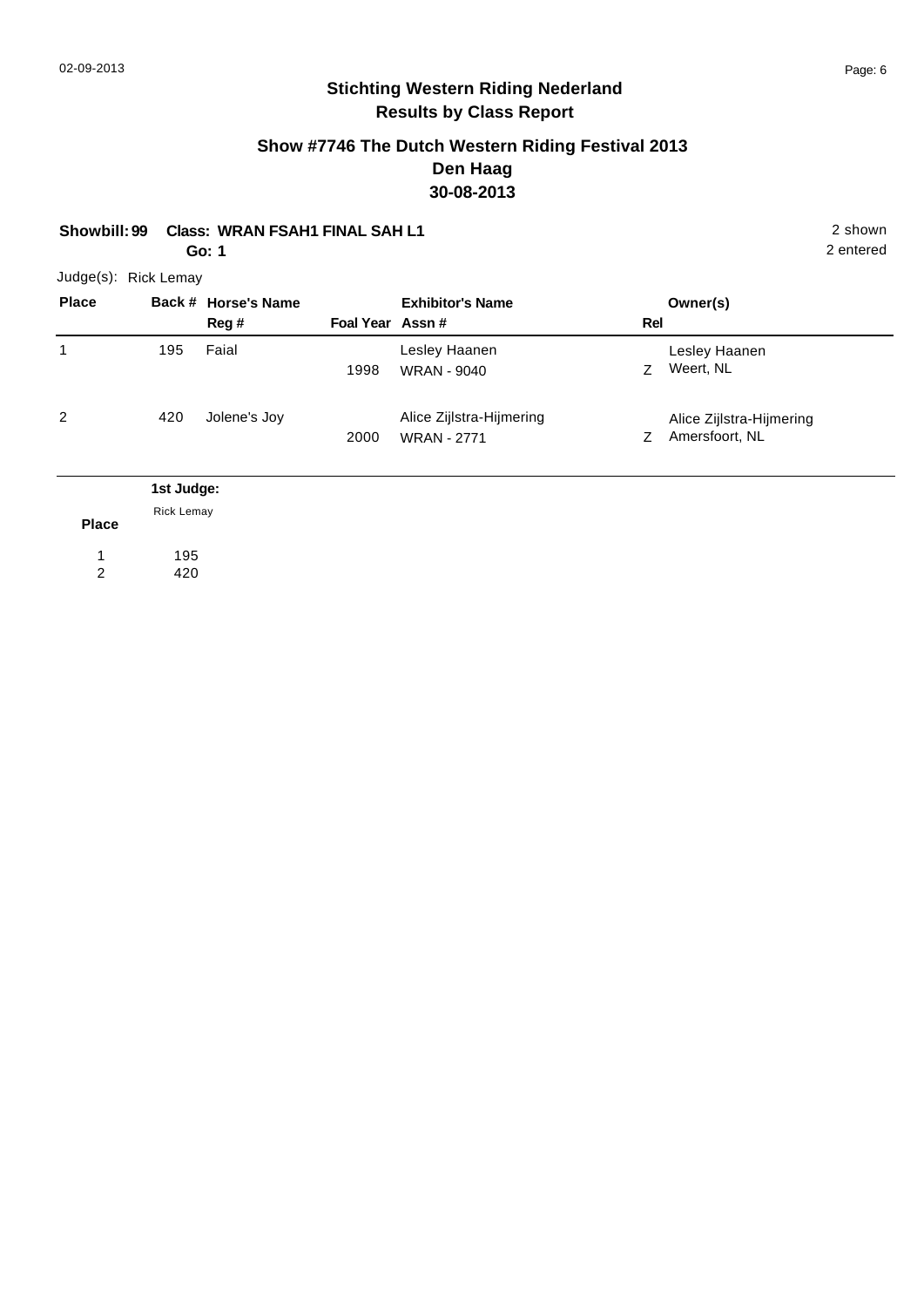## **Show #7745 The Dutch Western Riding Festival 2013 Den Haag 30-08-2013**

## **Showbill: 100 Class: WRAN FTRSR2 FINAL L2 SR TRL** 11 shown

**Go: 1**

Judge(s): Sylvia Katschker

| <b>Place</b> | Back # | <b>Horse's Name</b><br>Reg # | Foal Year Assn# | <b>Exhibitor's Name</b>                     | Rel | Owner(s)                                     |
|--------------|--------|------------------------------|-----------------|---------------------------------------------|-----|----------------------------------------------|
| 1            | 81     | Penthor                      | 1994            | Angela Van Duyvenbode<br><b>WRAN - 1662</b> | Z.  | Angela Van Duyvenbode<br>Wesuwe-Siedlung, DL |
| 2            | 465    | Leo                          | 2000            | Stefanie Leeuwen Van                        | Z   | Stefanie Leeuwen Van                         |
| 3            | 280    | Ima Cool Personality         | 2005            | <b>Cindy Hessels</b><br><b>WRAN - 9147</b>  | Z   | <b>Cindy Hessels</b><br>Weert, NL            |
| 4            | 225    | <b>Funny Commander Flit</b>  | 1998            | Jolanda Brummans<br><b>WRAN - 2749</b>      | Z   | John En Jolanda Brummans                     |
| 5            | 250    | <b>BQ Blind Date</b>         | 2001            | Fleur Medema<br><b>WRAN - 7089</b>          | Ζ   | Fleur Medema<br>Appingedam, NL               |

|              | 1st Judge:          |
|--------------|---------------------|
| <b>Place</b> | Sylvia<br>Katschker |
| л            | 81                  |
| 2            | 465                 |
| 3            | 280                 |
| 4            | 225                 |
| 5            | 250                 |

11 entered

 $\overline{\phantom{0}}$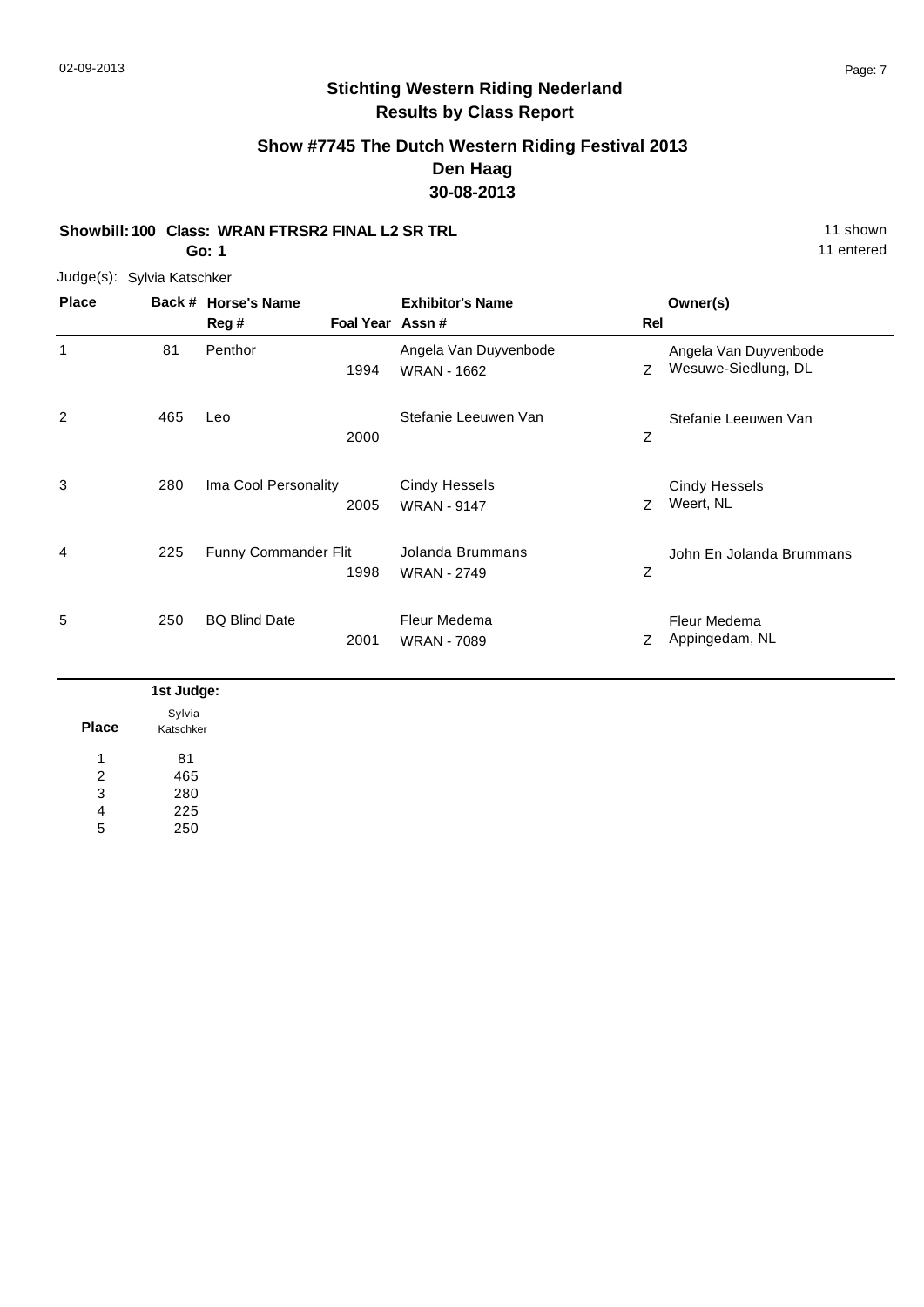## **Show #7746 The Dutch Western Riding Festival 2013 Den Haag 30-08-2013**

**Showbill: 100 Class: WRAN FTRSR2 FINAL L2 SR TRL** 11 shown

**Go: 1**

Judge(s): Rick Lemay

| <b>Place</b> | Back # | <b>Horse's Name</b><br>Reg #<br>Foal Year Assn # | <b>Exhibitor's Name</b>                     | Rel | Owner(s)                                     |
|--------------|--------|--------------------------------------------------|---------------------------------------------|-----|----------------------------------------------|
| 1            | 81     | Penthor<br>1994                                  | Angela Van Duyvenbode<br><b>WRAN - 1662</b> | Z   | Angela Van Duyvenbode<br>Wesuwe-Siedlung, DL |
| 2            | 250    | <b>BQ Blind Date</b><br>2001                     | Fleur Medema<br><b>WRAN - 7089</b>          | Z   | Fleur Medema<br>Appingedam, NL               |
| 3            | 280    | Ima Cool Personality<br>2005                     | <b>Cindy Hessels</b><br><b>WRAN - 9147</b>  | Z   | <b>Cindy Hessels</b><br>Weert, NL            |
| 4            | 483    | Wranglers Son Of Sanwood<br>2004                 | Brigitta Wijnberg<br><b>WRAN - 1870</b>     |     | Jan Van Berendonk<br>Nieuw Vennep, NL        |
| 5            | 225    | <b>Funny Commander Flit</b><br>1998              | Jolanda Brummans<br><b>WRAN - 2749</b>      | Z   | John En Jolanda Brummans                     |
| 6            | 331    | Diamond Lynnea<br>2000                           | Murray Ford                                 | Z   | Murray Ford<br>Kootwijkerbroek, NL           |

#### **Place 1st Judge:**  81 250 280 483 225 1 2 3 4 5 6 Rick Lemay

331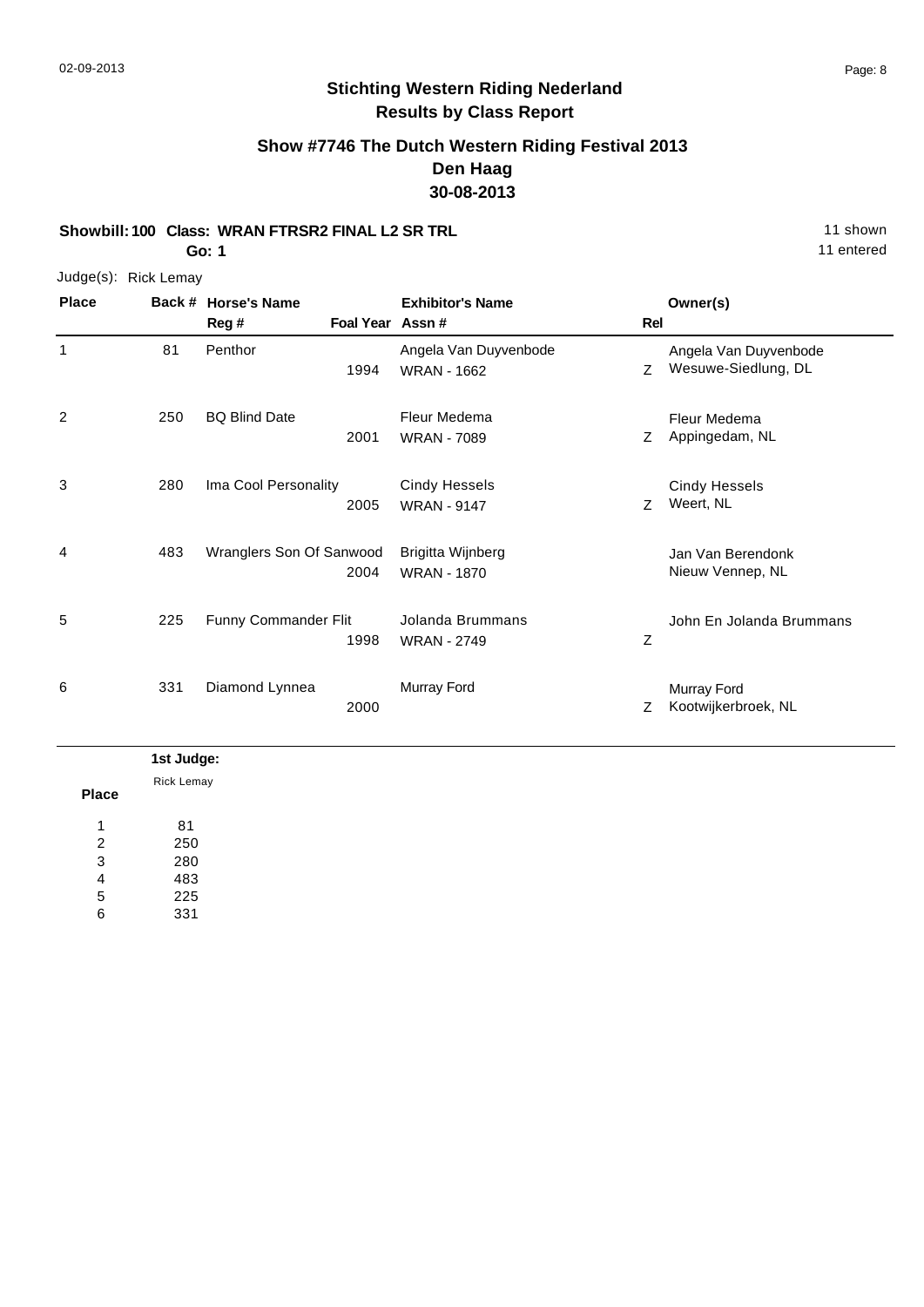## **Show #7745 The Dutch Western Riding Festival 2013 Den Haag 30-08-2013**

## **Showbill: 101 Class: WRAN FTRSR1 FINAL L1 SR TRL** 2 shown

**Go: 1**

2 entered

Judge(s): Sylvia Katschker

| <b>Place</b> |            | Back # Horse's Name<br>Reg# | Foal Year Assn# | <b>Exhibitor's Name</b>                        | Rel | Owner(s)                                   |
|--------------|------------|-----------------------------|-----------------|------------------------------------------------|-----|--------------------------------------------|
| 1            | 420        | Jolene's Joy                | 2000            | Alice Zijlstra-Hijmering<br><b>WRAN - 2771</b> | Ζ   | Alice Zijlstra-Hijmering<br>Amersfoort, NL |
| 2            | 293        | My Sailing Socks            | 2004            | Renate Spanjaard<br><b>WRAN - 8068</b>         | Ζ   | Renate Spanjaard<br>Breda, NL              |
|              | 1st Judge: |                             |                 |                                                |     |                                            |
|              | Sylvia     |                             |                 |                                                |     |                                            |

**Place** 420 1 Katschker

293 2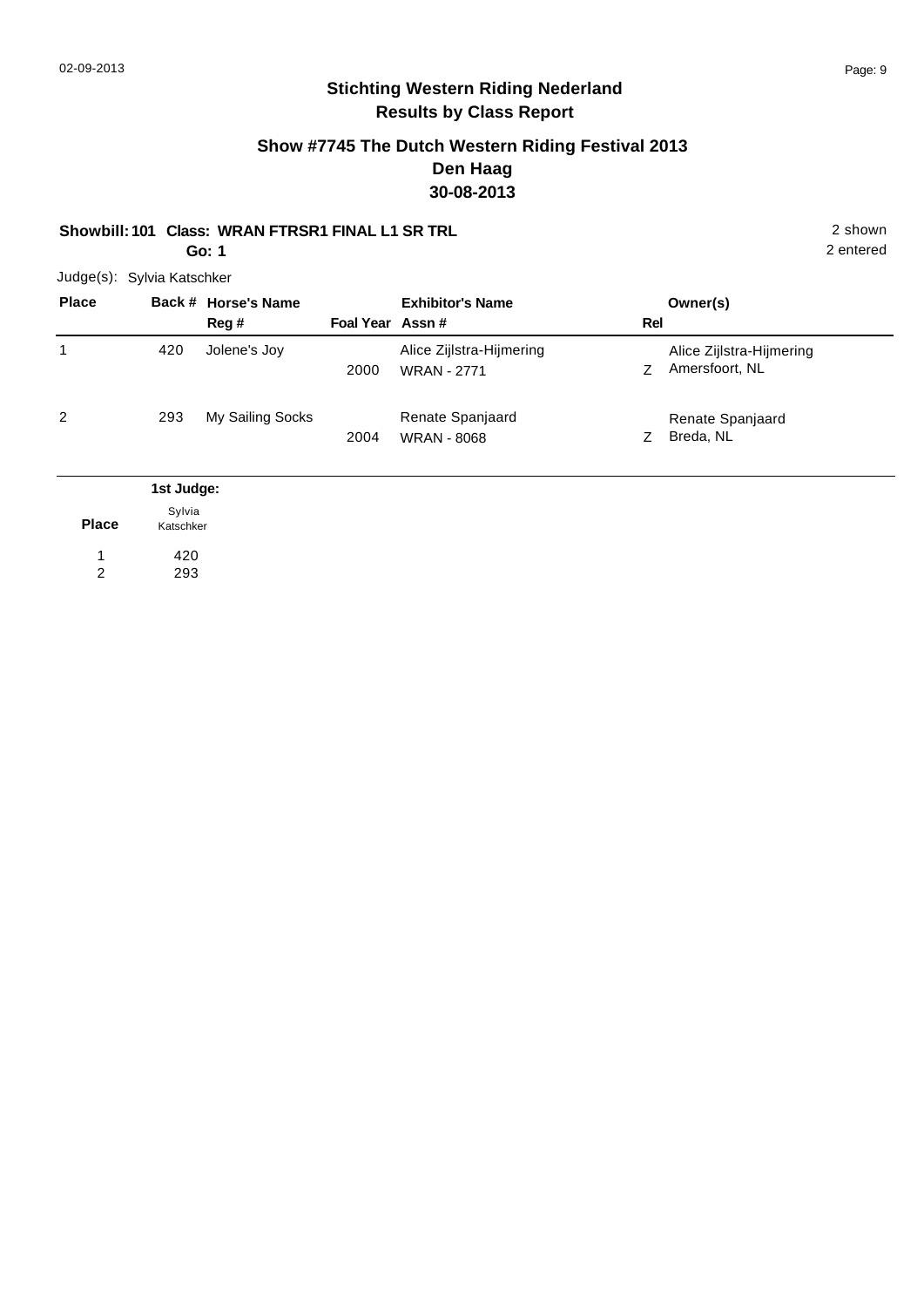## **Show #7746 The Dutch Western Riding Festival 2013 Den Haag 30-08-2013**

#### **Showbill: 101 Class: WRAN FTRSR1 FINAL L1 SR TRL** 2 shown

**Go: 1**

2 entered

Judge(s): Rick Lemay

| <b>Place</b> |                   | Back # Horse's Name<br>Reg# | Foal Year Assn# | <b>Exhibitor's Name</b>                        | Rel | Owner(s)                                   |
|--------------|-------------------|-----------------------------|-----------------|------------------------------------------------|-----|--------------------------------------------|
| 1            | 420               | Jolene's Joy                | 2000            | Alice Zijlstra-Hijmering<br><b>WRAN - 2771</b> | Z.  | Alice Zijlstra-Hijmering<br>Amersfoort, NL |
| 2            | 293               | My Sailing Socks            | 2004            | Renate Spanjaard<br><b>WRAN - 8068</b>         | Ζ   | Renate Spanjaard<br>Breda, NL              |
|              | 1st Judge:        |                             |                 |                                                |     |                                            |
| <b>Place</b> | <b>Rick Lemay</b> |                             |                 |                                                |     |                                            |

420 1

293 2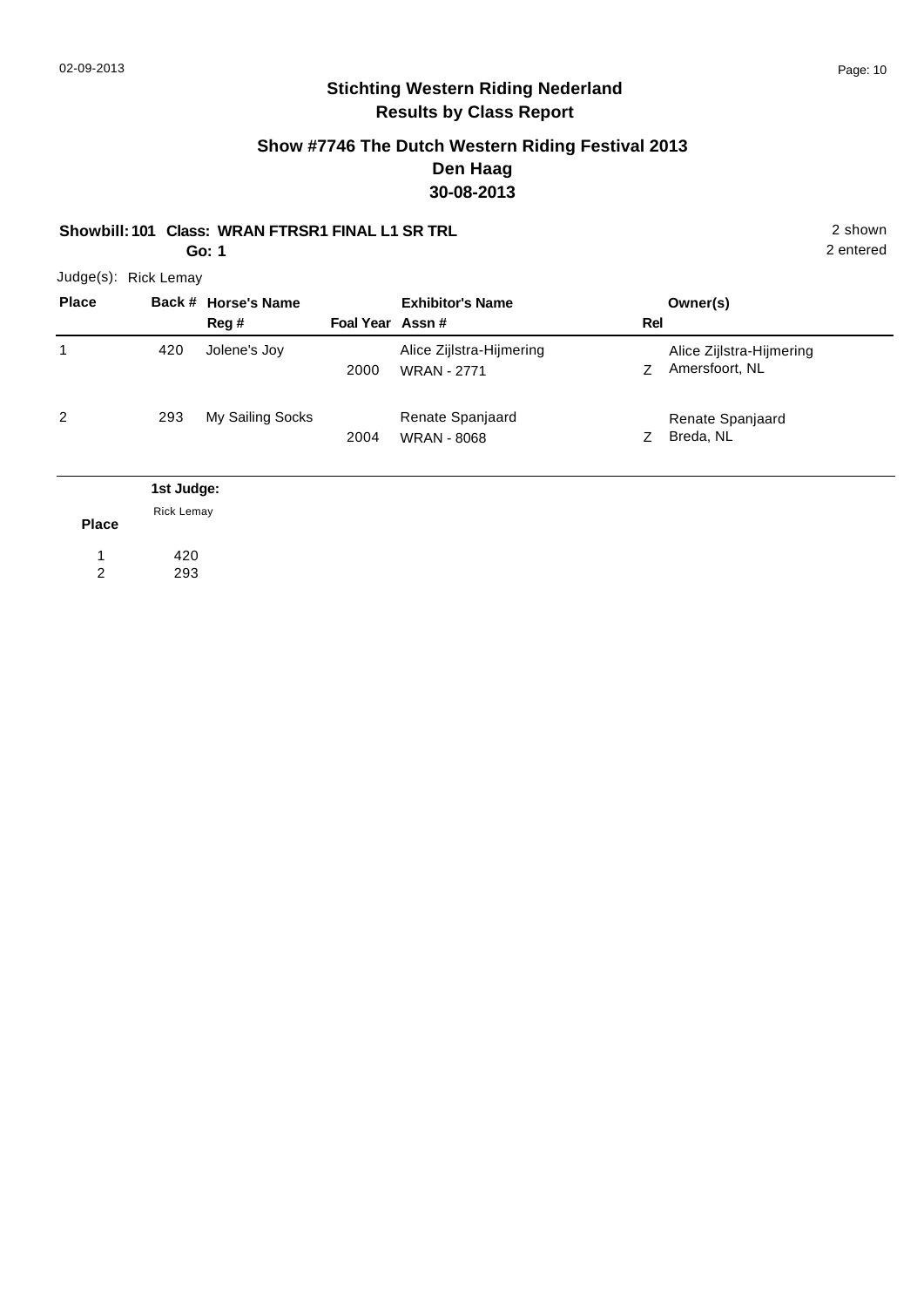## **Show #7745 The Dutch Western Riding Festival 2013 Den Haag 30-08-2013**

**Showbill: 103 Class: WRAN FTRL2R FINAL L2 ROOKIE TRAIL** 8 Shown **Go: 1**

Judge(s): Sylvia Katschker

| <b>Place</b> |     | Back # Horse's Name<br>Reg #               | Foal Year Assn# | <b>Exhibitor's Name</b>                        | Rel | Owner(s)                            |
|--------------|-----|--------------------------------------------|-----------------|------------------------------------------------|-----|-------------------------------------|
| 1            | 51  | CFF San Miguel                             | 2007            | Wendy Ford-Paschedag                           | Ζ   | Wendy Ford-Paschedag                |
| 2            | 19  | <b>Ricochetes Trophy</b>                   | 2004            | Monika Potabi                                  | Z   | Monika Potabi<br>Vught, NL          |
| 3            | 125 | <b>Bas Almost June</b>                     | 2000            | Cyann Molengraaf                               | м   | Nancy Groeneboom<br>Simonshaven, NL |
| 4            | 315 | Spike (Arco Vd Kloosterhoeve) Anita Baggel | 2000            | <b>WRAN - 3516</b>                             | Z   | Anita Baggel<br>Ede, NL             |
| 5            | 426 | Chicco                                     | 2002            | <b>Berend Timmermans</b><br><b>WRAN - 7145</b> | Z   | <b>Berend Timmermans</b><br>Ee, NL  |

|              | 1st Judge:          |
|--------------|---------------------|
| <b>Place</b> | Sylvia<br>Katschker |
|              | 51                  |
| 2            | 19                  |
| 3            | 125                 |
| 4            | 315                 |
| 5            | 426                 |